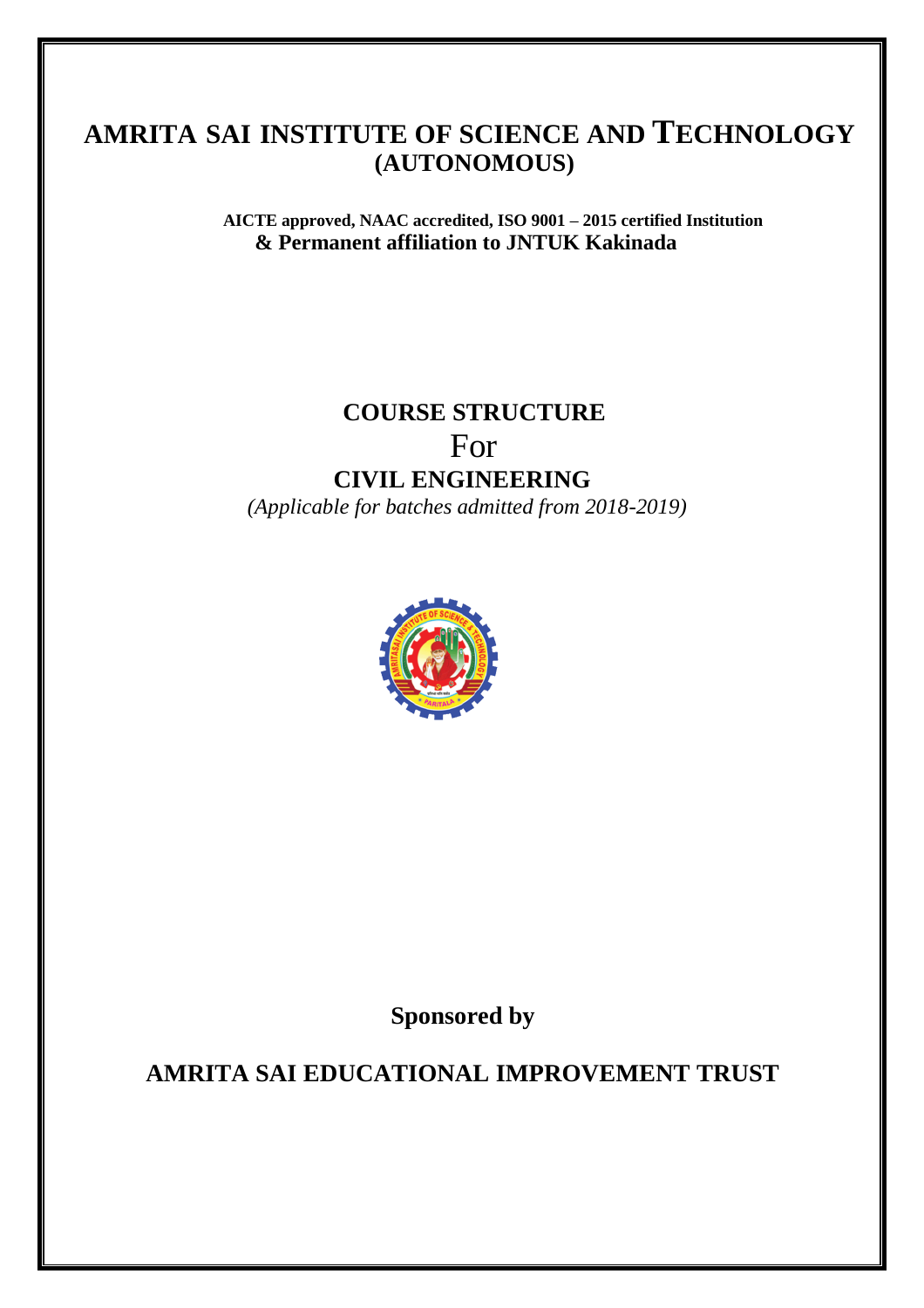## **CIVIL**

#### **I Semester**

| S.<br>N <sub>0</sub> | <b>S.Code</b> | <b>Subjects</b>                             | L              | T  | P | <b>Credits</b> |
|----------------------|---------------|---------------------------------------------|----------------|----|---|----------------|
|                      | 18BS1T1       | English $-I$                                | 3              |    |   | 2              |
| $\overline{2}$       | 18BS1T2       | Mathematics - I                             | 4              |    |   | 4              |
| 3                    | 18BS1T3       | <b>Engineering Chemistry</b>                | 4              | -- |   | 3              |
| $\overline{4}$       | 18ME1T4       | <b>Engineering Mechanics</b>                | $\overline{4}$ | -- |   | 3              |
| 5                    | 18CS1T5       | <b>Computer Programming</b>                 | 4              |    |   | 3              |
| 6                    | 18BS1T6       | <b>Environmental Studies</b>                | $\overline{4}$ | -- |   | 3              |
| 7                    | 18BS1L1       | English-Communication Skills Laboratory - I |                |    | 3 |                |
| 8                    | 18HS1L2       | <b>Engineering Chemistry Laboratory</b>     |                | -- | 3 |                |
| 9                    | 18CS1L3       | <b>Computer Programming Laboratory</b>      |                | -- | 3 |                |
|                      |               | <b>Total Credits</b>                        |                |    |   | 21             |

| S.<br>N <sub>0</sub> | <b>S.Code</b> | <b>Subjects</b>                                | L              | T        | P              | <b>Credits</b> |
|----------------------|---------------|------------------------------------------------|----------------|----------|----------------|----------------|
| л.                   | 18BS2T1       | $English - II$                                 | 3              | ÷        |                | $\overline{2}$ |
| $\overline{2}$       | 18BS2T2       | Mathematics - III                              | 4              |          | --             | $\overline{4}$ |
| 3                    | 18HS2T3       | Mathematics – II (Mathematical Methods)        | 4              |          |                | 3              |
| $\overline{4}$       | 18CE2T4       | <b>Elements of Mechanical Engineering</b>      | 4              | <u>.</u> |                | 3              |
| 5                    | 18BS2T5       | <b>Engineering Physics</b>                     | 4              | <u>.</u> |                | 3              |
| 6                    | 18ME2T6       | <b>Engineering Drawing-I</b>                   | $\overline{2}$ | $- -$    | $\overline{A}$ | 3              |
| 7                    | 18BS2L1       | English - Communication Skills Laboratory - II |                |          | 3              |                |
| 8                    | 18HS2L2       | <b>Engineering Physics Laboratory</b>          |                | $-$      | 3              |                |
| 9                    | 18ME2L3       | Engg. Workshop & IT Workshop                   |                | $- -$    | 3              |                |
| 10                   | 18BS2L4       | Engineering Physics - Virtual Labs             |                |          | $\overline{2}$ |                |
|                      |               | - Assignments                                  |                |          |                |                |
|                      |               | <b>Total Credits</b>                           |                |          |                | 21             |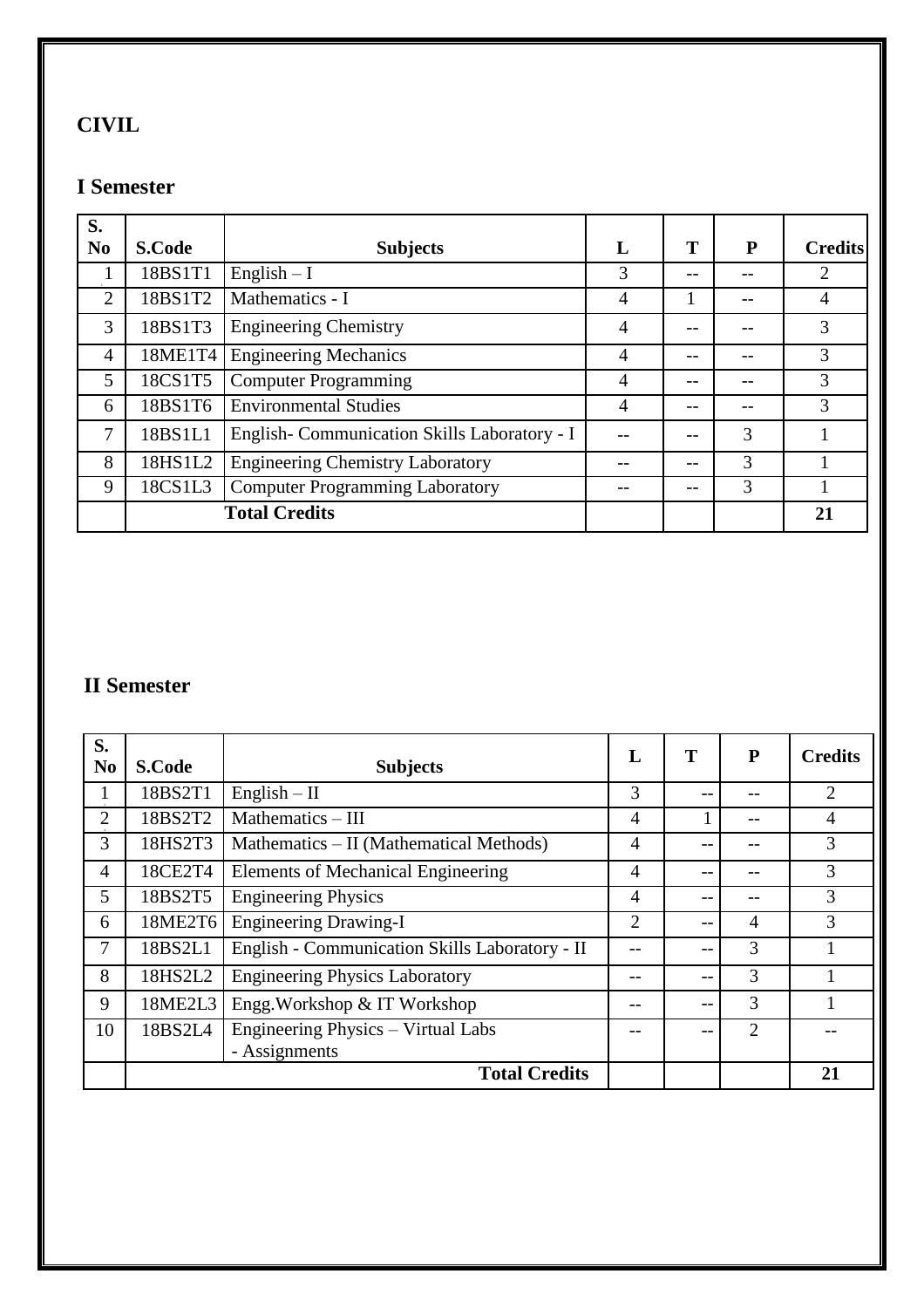**AICTE approved, NAAC accredited, ISO 9001 – 2015 certified Institution & Permanent affiliation to JNTUK Kakinada**

## **COURSE STRUCTURE** For **MECHANICAL ENGINEERING**  *(Applicable for batches admitted from 2018-2019)*



**Sponsored by**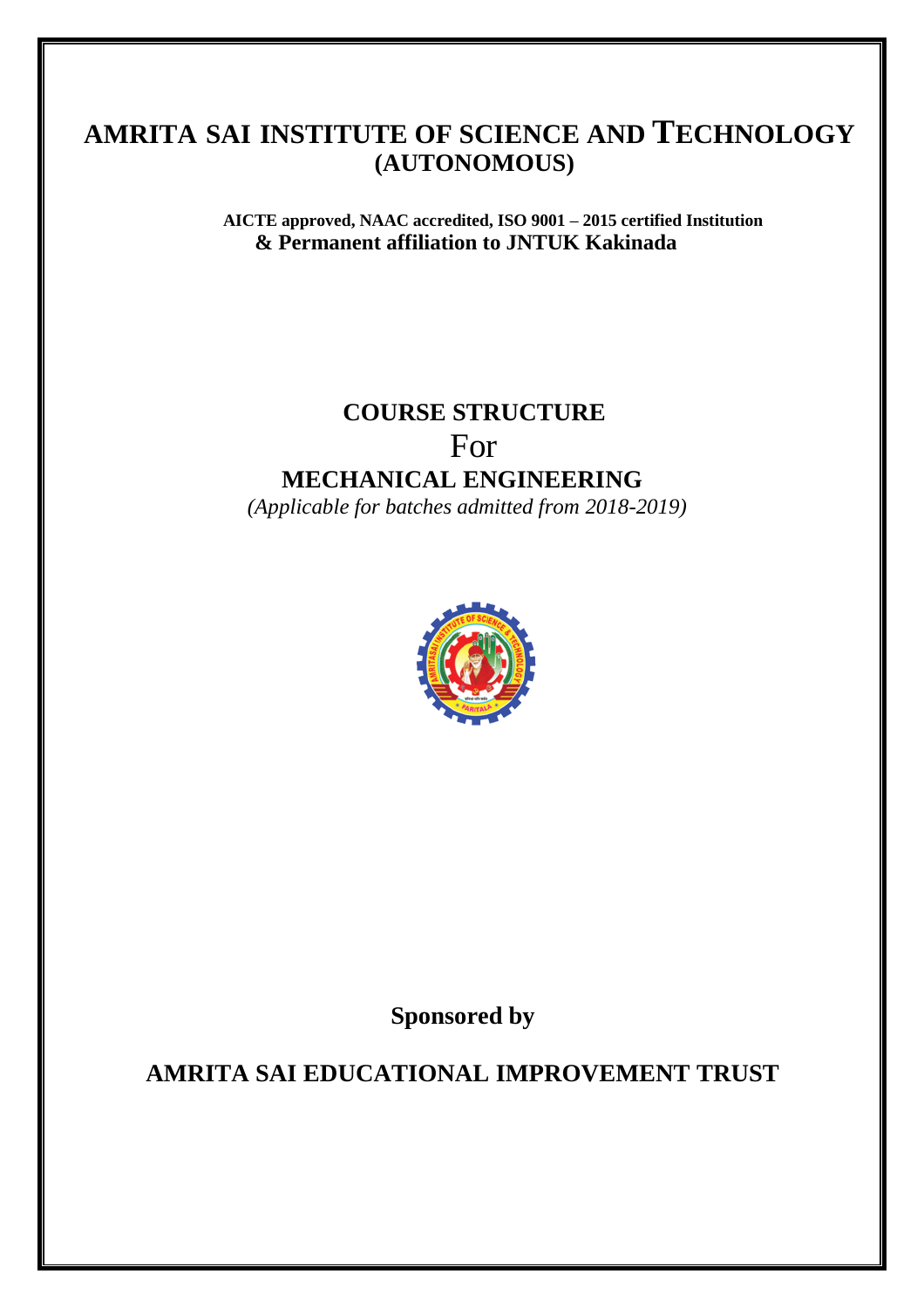## **MECH**

#### **I Semester**

| S.<br>N <sub>0</sub> | <b>S.Code</b> | <b>Subjects</b>                             | L              | T  | P | <b>Credits</b> |
|----------------------|---------------|---------------------------------------------|----------------|----|---|----------------|
|                      | 18BS1T1       | English $-1$                                | 3              | -- |   | 2              |
| $\overline{2}$       | 18BS1T2       | Mathematics - I                             | 4              |    |   | 4              |
| 3                    | 18BS1T3       | <b>Engineering Chemistry</b>                | 4              |    |   | 3              |
| $\overline{4}$       | 18ME1T4       | <b>Engineering Mechanics</b>                | $\overline{4}$ |    |   | 3              |
| 5                    | 18CS1T5       | <b>Computer Programming</b>                 | $\overline{4}$ |    |   | 3              |
| 6                    | 18BS1T6       | <b>Environmental Studies</b>                | $\overline{4}$ | -- |   | 3              |
| 7                    | 18BS1L1       | English-Communication Skills Laboratory - I |                |    | 3 |                |
| 8                    | 18HS1L2       | <b>Engineering Chemistry Laboratory</b>     |                | -- | 3 |                |
| 9                    | 18CS1L3       | <b>Computer Programming Laboratory</b>      |                | -- | 3 |                |
|                      |               | <b>Total Credits</b>                        |                |    |   | 21             |

| S.<br><b>No</b> | <b>S.Code</b> | <b>Subjects</b>                                | L              | T     | P              | <b>Credits</b> |
|-----------------|---------------|------------------------------------------------|----------------|-------|----------------|----------------|
|                 | 18BS2T1       | $English - II$                                 | 3              | --    |                | 2              |
| $\overline{2}$  | 18BS2T2       | Mathematics - III                              | $\overline{A}$ | 1     |                | $\overline{4}$ |
| 3               | 18HS2T3       | Mathematics – II (Mathematical Methods)        | $\overline{4}$ | $- -$ |                | 3              |
| $\overline{4}$  | 18ME2T4       | Basic Electrical and Electronics Engineering   | $\overline{4}$ | --    |                | 3              |
| 5               | 18BS2T5       | <b>Engineering Physics</b>                     | $\overline{4}$ | --    |                | 3              |
| 6               | 18ME2T6       | <b>Engineering Drawing-I</b>                   | 4              | --    |                | 3              |
| 7               | 18BS2L1       | English - Communication Skills Laboratory - II |                | --    | 3              |                |
| 8               | 18HS2L2       | <b>Engineering Physics Laboratory</b>          |                | --    | 3              |                |
| 9               | 18ME2L3       | Engg. Workshop & IT Workshop                   |                | --    | 3              |                |
| 10              | 18BS2L4       | Engineering Physics - Virtual Labs             |                |       | $\mathfrak{D}$ |                |
|                 |               | - Assignments                                  |                |       |                |                |
|                 |               | <b>Total Credits</b>                           |                |       |                | 21             |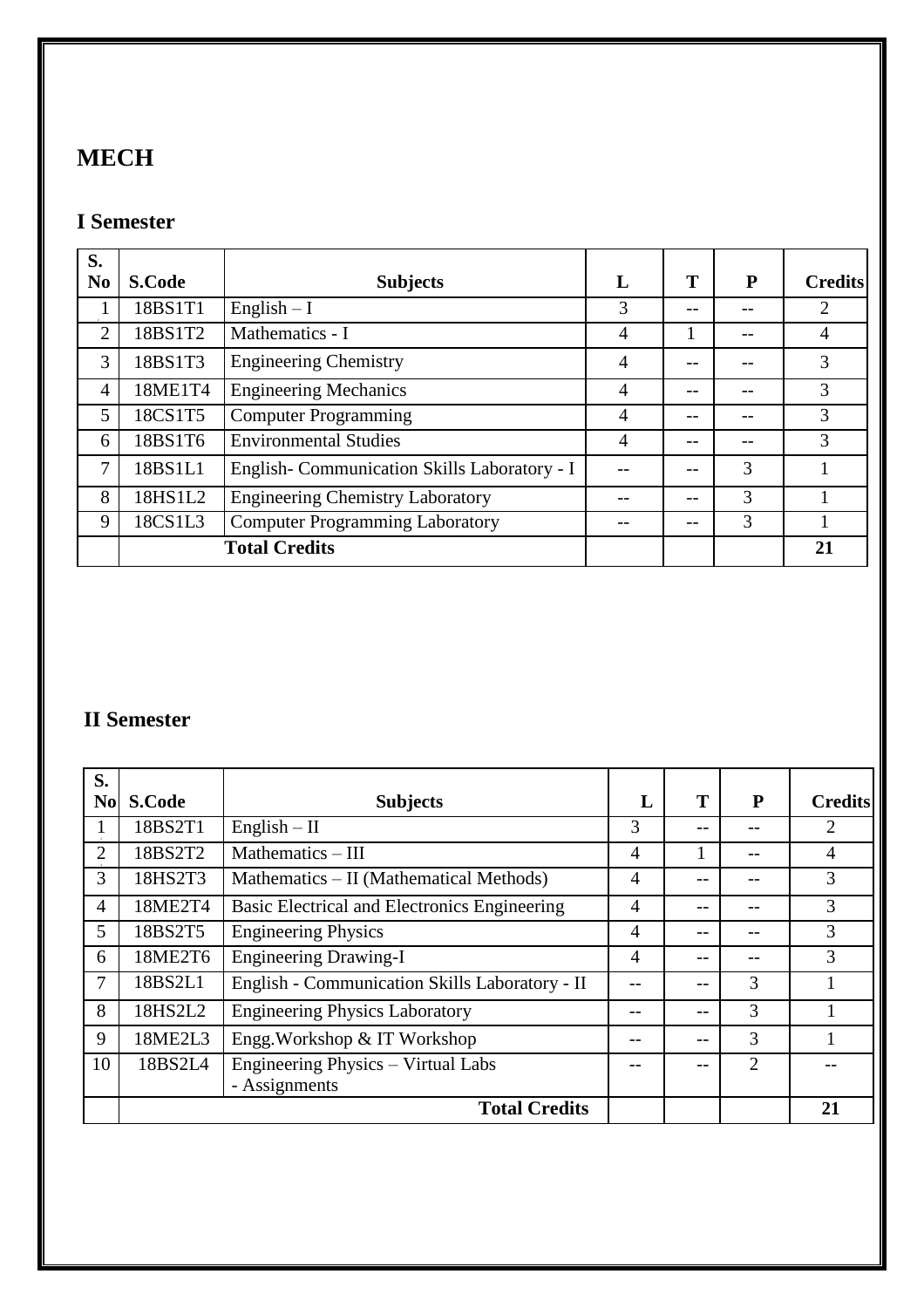**AICTE approved, NAAC accredited, ISO 9001 – 2015 certified Institution & Permanent affiliation to JNTUK Kakinada**

#### **COURSE STRUCTURE**

For

#### **ELECTRICAL AND ELECTRONICS ENGINEERING**

 *(Applicable for batches admitted from 2018-2019)*



**Sponsored by**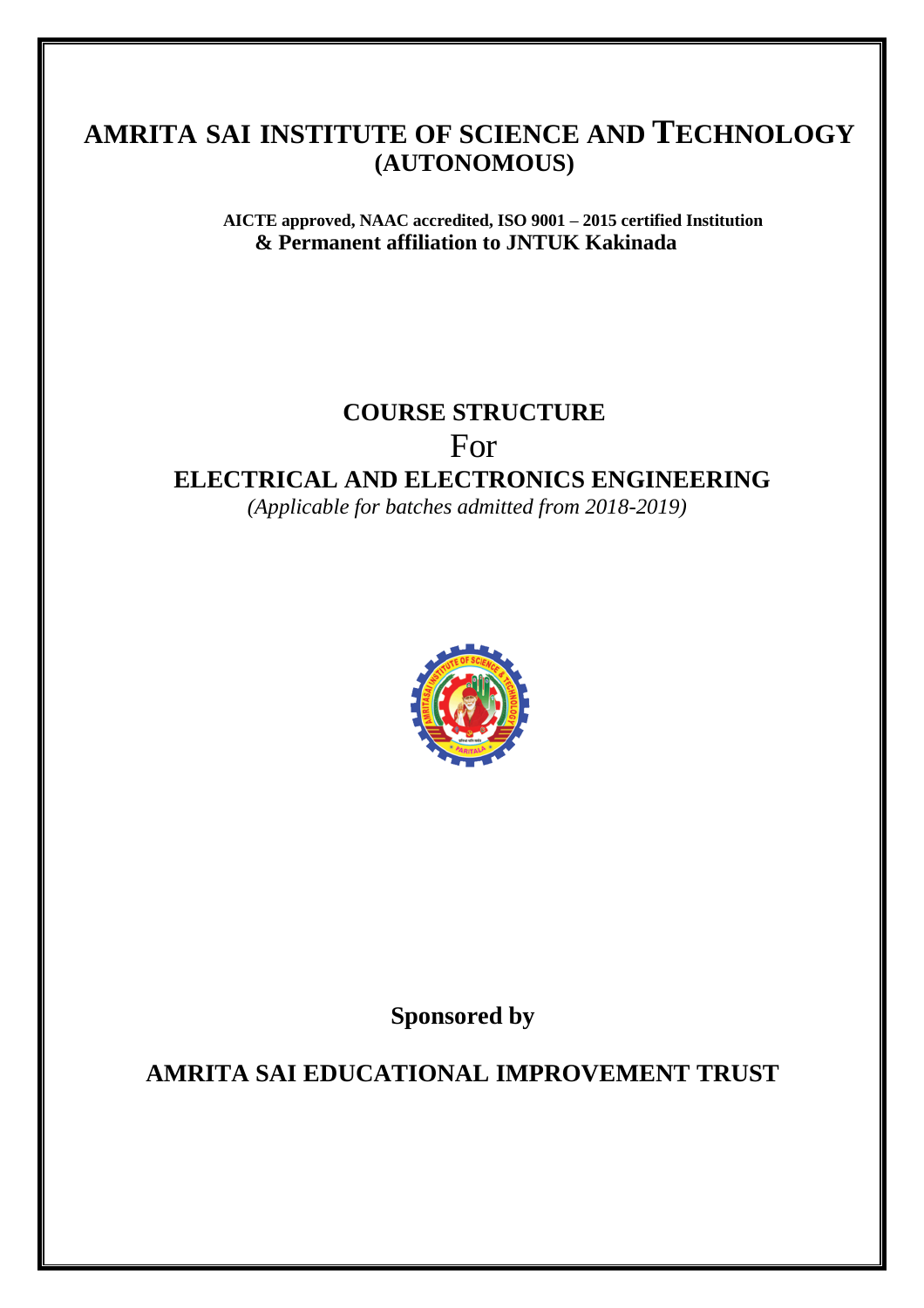## **EEE**

#### **I Semester**

| <b>S. No</b>   | <b>S.Code</b> | <b>Subjects</b>                             | L              | Т     | P | <b>Credits</b> |
|----------------|---------------|---------------------------------------------|----------------|-------|---|----------------|
|                | 18BS1T1       | $English - I$                               | 3              | $- -$ |   | 2              |
| $\overline{2}$ | 18BS1T2       | Mathematics - I                             | 4              |       |   | $\overline{4}$ |
| 3              | 18BS1T3       | <b>Engineering Chemistry</b>                | 4              | $- -$ |   | 3              |
| $\overline{4}$ | 18ME1T4       | <b>Engineering Mechanics</b>                | 4              |       |   | 3              |
| 5              | 18CS1T5       | <b>Computer Programming</b>                 | $\overline{4}$ | $- -$ |   | 3              |
| 6              | 18BS1T6       | <b>Environmental Studies</b>                | 4              | $- -$ |   | 3              |
| 7              | 18BS1L1       | English-Communication Skills Laboratory - I | --             | $- -$ | 3 |                |
| 8              | 18HS1L2       | <b>Engineering Chemistry Laboratory</b>     |                | $- -$ | 3 |                |
| 9              | 18CS1L3       | <b>Computer Programming Laboratory</b>      |                |       | 3 |                |
|                |               | <b>Total Credits</b>                        |                |       |   | 21             |

| S.<br>N <sub>0</sub> |               |                                                |                | T     | P  | <b>Credits</b> |
|----------------------|---------------|------------------------------------------------|----------------|-------|----|----------------|
|                      | <b>S.Code</b> | <b>Subjects</b>                                | L              |       |    |                |
| л.                   | 18BS2T1       | $English - II$                                 | 3              | --    |    | 2              |
| $\overline{2}$       | 18BS2T2       | Mathematics - III                              | $\overline{4}$ |       | -- | $\overline{4}$ |
| 3                    | 18HS2T3       | Mathematics – II (Mathematical Methods)        | 4              | --    |    | 3              |
| $\overline{4}$       | 18EE2T4       | Electrical Circuit Analysis - I                | $\overline{4}$ | --    |    | 3              |
| 5                    | 18HS2T5       | <b>Applied Physics</b>                         | 4              | --    |    | 3              |
| 6                    | 18ME2T6       | Engineering Drawing-I                          | 2              | $- -$ | 4  | 3              |
| 7                    | 18BS2L1       | English - Communication Skills Laboratory - II |                | --    | 3  |                |
| 8                    | 18HS2L2       | <b>Engineering Physics Laboratory</b>          |                | $- -$ | 3  |                |
| 9                    | 18ME2L3       | Engg. Workshop & IT Workshop                   |                | --    | 3  |                |
| 10                   | 18BS2L4       | Engineering Physics – Virtual Labs             |                | --    | 2  |                |
|                      |               | - Assignments                                  |                |       |    |                |
|                      |               | <b>Total Credits</b>                           |                |       |    | 21             |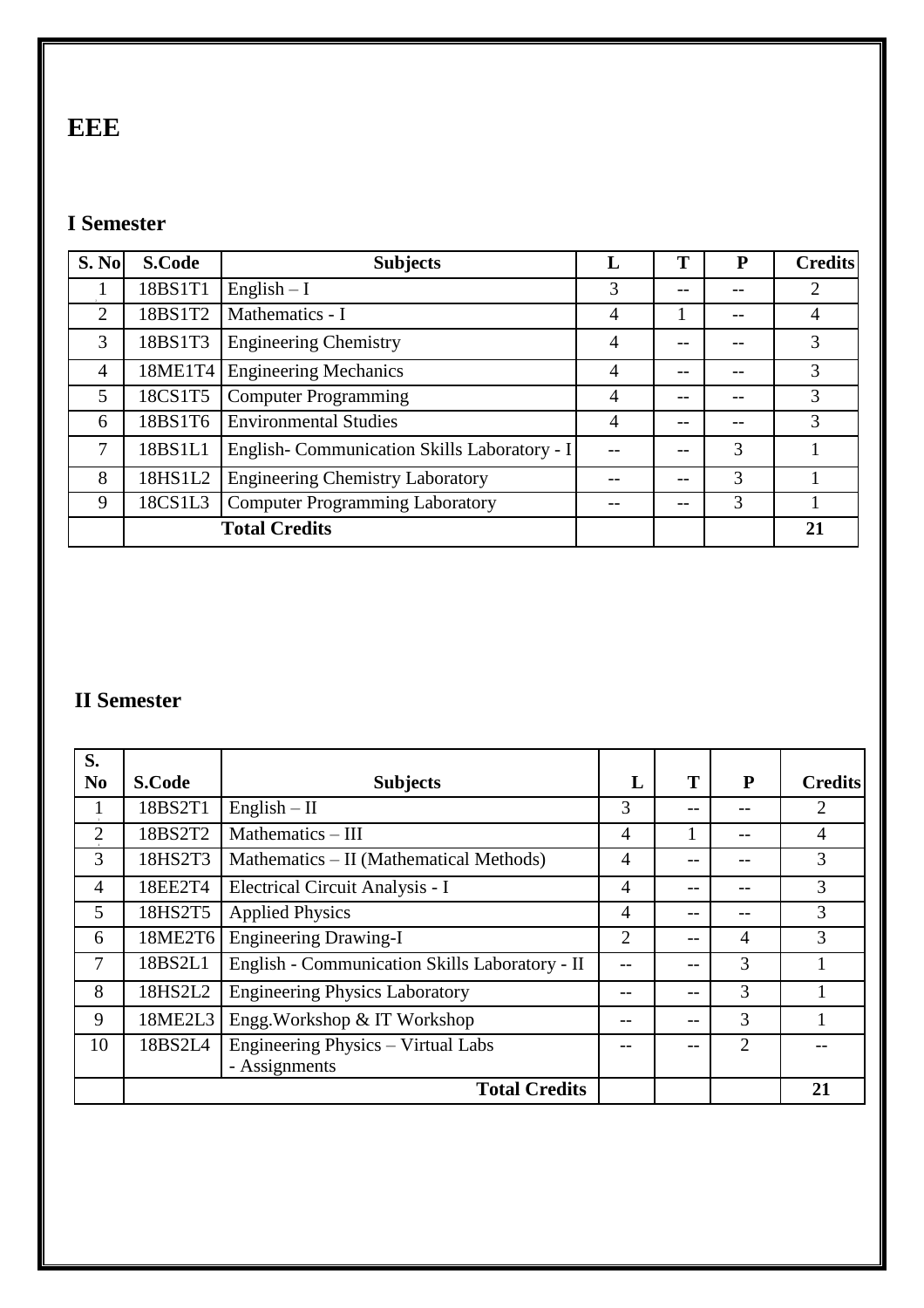**AICTE approved, NAAC accredited, ISO 9001 – 2015 certified Institution & Permanent affiliation to JNTUK Kakinada**

# **COURSE STRUCTURE**

For

#### **COMPUTER SCIENCE AND ENGINEERING**

 *(Applicable for batches admitted from 2018-2019)*



**Sponsored by**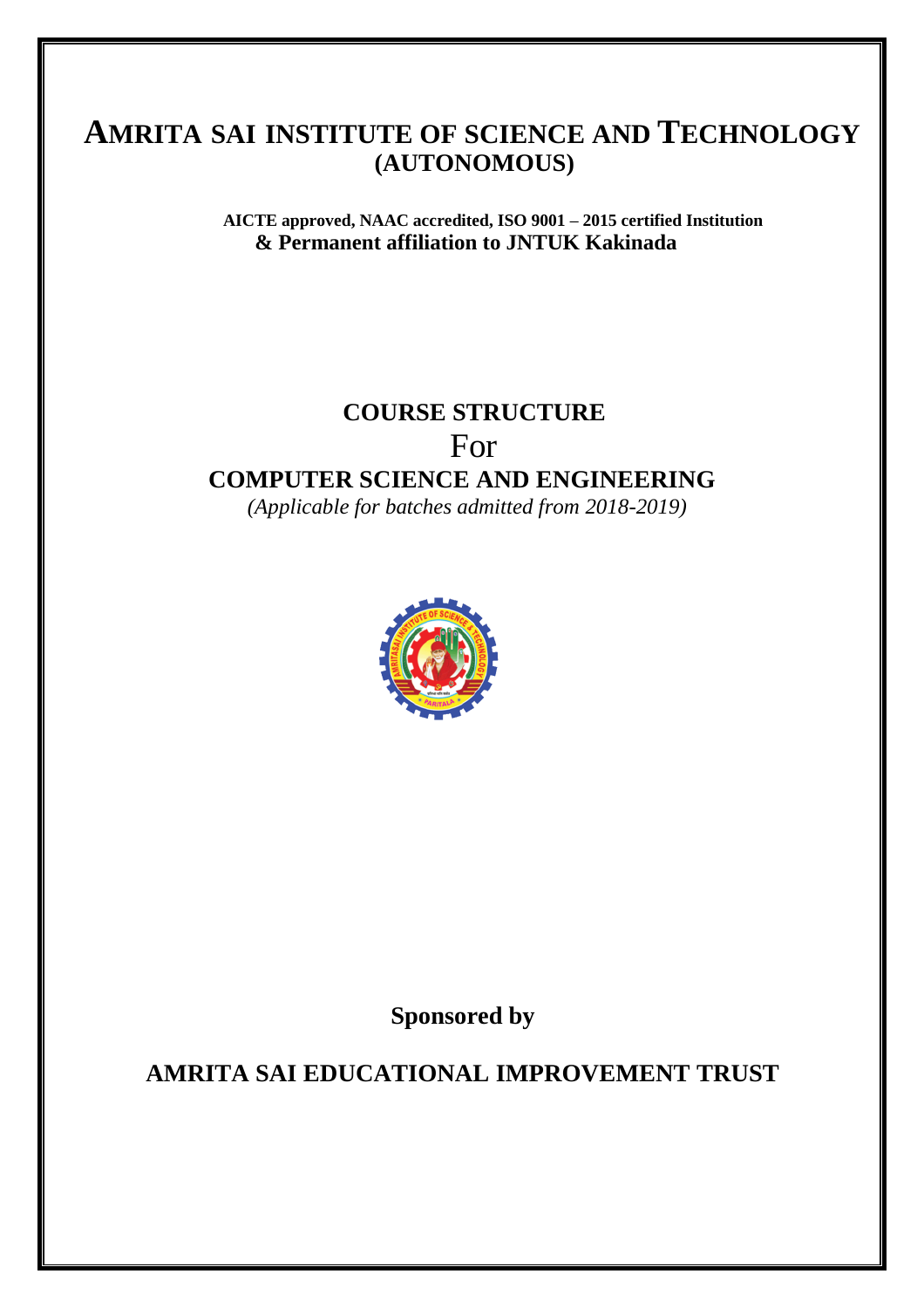## **CSE**

#### **I Semester**

| S. No          | <b>S.Code</b> | <b>Subjects</b>                                             | Ъ. | Т  | P              | <b>Credits</b> |
|----------------|---------------|-------------------------------------------------------------|----|----|----------------|----------------|
| 1              | 18BS1T1       | English $- I$                                               | 3  |    |                | $\overline{2}$ |
| 2              | 18BS1T2       | Mathematics - I                                             | 4  |    |                | $\overline{4}$ |
| 3              | 18HS1T3       | Mathematics – II (Mathematical Methods)                     | 4  |    |                | 3              |
| $\overline{4}$ | 18BS1T4       | <b>Applied Physics</b>                                      | 4  | -- |                | 3              |
| 5              | 18CS1T5       | <b>Computer Programming</b>                                 | 4  | -- |                | 3              |
| 6              | 18ME1T6       | <b>Engineering Drawing-I</b>                                | 2  | -- | $\overline{4}$ | 3              |
| 7              | 18BS1L1       | English - Communication Skills Lab - 1                      |    | -- | 3              |                |
| 8              | 18BS1L2       | <b>Applied Physics Lab</b>                                  |    |    | 3              |                |
| 9              | 18CS1L3       | <b>Computer Programming Lab</b>                             |    |    | 3              |                |
| 10             | 18BS1L4       | Applied / Engineering Physics - Virtual Labs<br>Assignments |    |    | $\overline{2}$ |                |
|                |               | <b>Total Credits</b>                                        |    |    |                | 21             |

|                | S. No S. Code | <b>Subjects</b>                           |                |     |   | <b>Credits</b> |
|----------------|---------------|-------------------------------------------|----------------|-----|---|----------------|
|                | 18BS2T1       | $English - II$                            | 3              | --  |   | 2              |
| 2              | 18BS2T2       | Mathematics - III                         | 4              |     |   | 4              |
| 3              | 18BS2T3       | <b>Engineering Chemistry</b>              | $\overline{4}$ | --  |   | 3              |
| $\overline{4}$ | 18CS2T4       | Object Oriented Programming through C++   | $\overline{4}$ | --  |   | 3              |
| 5              | 18BS2T5       | <b>Environmental Studies</b>              | $\overline{4}$ | --  |   | 3              |
| 6              |               | 18CS2T6 Engineering Mechanics             | $\overline{4}$ | --  |   | 3              |
| 7              | 18BS2L1       | English - Communication Skills Lab $-2$   |                | $-$ | 3 |                |
| 8              | 18BS2L2       | <b>Engineering Chemistry Laboratory</b>   |                | --  | 3 |                |
| 9              |               | 18CS2L3   Object Oriented Programming Lab |                | --  | 3 |                |
|                |               | <b>Total Credits</b>                      |                |     |   | 21             |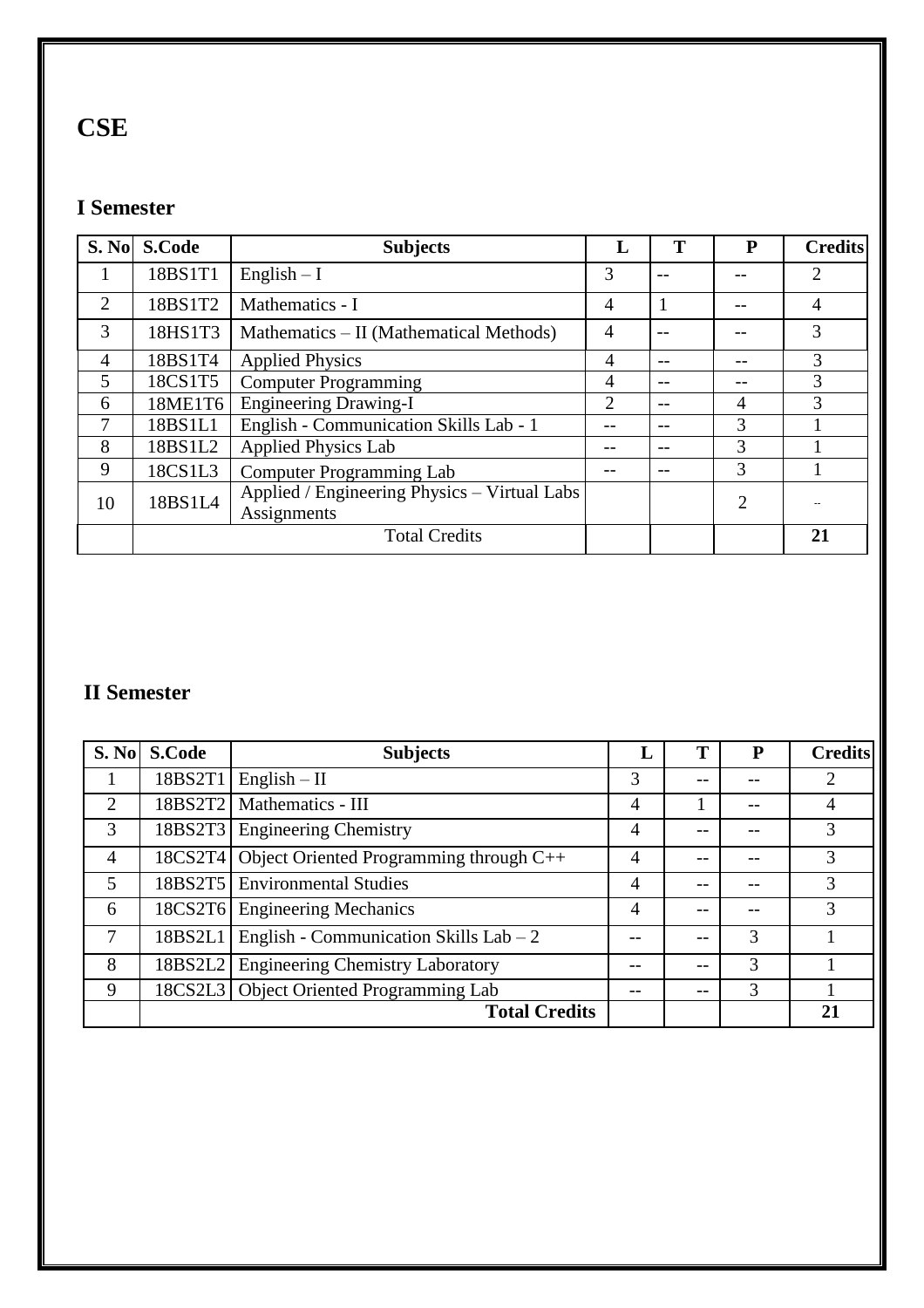**AICTE approved, NAAC accredited, ISO 9001 – 2015 certified Institution & Permanent affiliation to JNTUK Kakinada**

## **COURSE STRUCTURE**

For

**ELECTRONICS AND COMMUNICATION ENGINEERING**

 *(Applicable for batches admitted from 2018-2019)*



**Sponsored by**